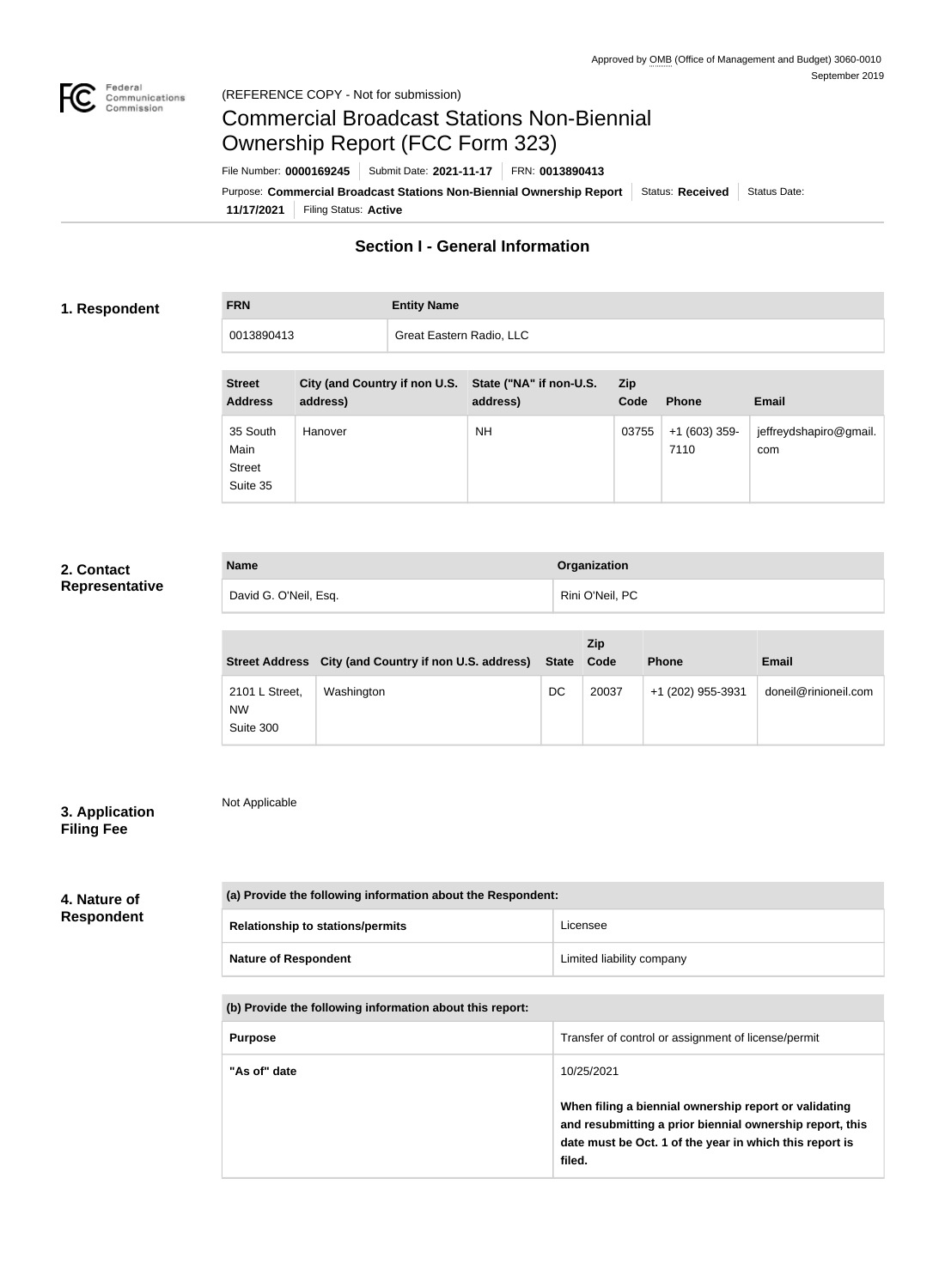**5. Licensee(s) /Permittees(s) and Station(s) /Permit(s)**

**Respondent is filing this report to cover the following Licensee(s)/Permittee(s) and station(s)/permit(s):**

| Licensee/Permittee Name  | <b>FRN</b> |
|--------------------------|------------|
| Great Eastern Radio, LLC | 0013890413 |

| Fac. ID No. | <b>Call Sign</b> | <b>City</b>        | <b>State</b> | <b>Service</b> |
|-------------|------------------|--------------------|--------------|----------------|
| 4910        | <b>WEEY</b>      | SWANZEY            | <b>NH</b>    | <b>FM</b>      |
| 12083       | <b>WTSL</b>      | <b>HANOVER</b>     | <b>NH</b>    | AM             |
| 17795       | <b>WTSV</b>      | <b>CLAREMONT</b>   | <b>NH</b>    | AM             |
| 17798       | <b>WHDQ</b>      | <b>CLAREMONT</b>   | <b>NH</b>    | <b>FM</b>      |
| 17808       | <b>WWFY</b>      | <b>BERLIN</b>      | VT           | <b>FM</b>      |
| 20606       | <b>WJKS</b>      | <b>KEESEVILLE</b>  | <b>NY</b>    | <b>FM</b>      |
| 23307       | <b>WFYX</b>      | <b>WALPOLE</b>     | <b>NH</b>    | <b>FM</b>      |
| 34810       | <b>WRFK</b>      | <b>BARRE</b>       | VT           | <b>FM</b>      |
| 34813       | <b>WSNO</b>      | <b>BARRE</b>       | VT           | AM             |
| 46334       | <b>WKKN</b>      | <b>WESTMINSTER</b> | VT           | <b>FM</b>      |
| 54790       | <b>WXXK</b>      | <b>LEBANON</b>     | <b>NH</b>    | <b>FM</b>      |
| 56621       | <b>WGXL</b>      | <b>HANOVER</b>     | <b>NH</b>    | <b>FM</b>      |
| 57002       | <b>WWOD</b>      | <b>WOODSTOCK</b>   | VT           | <b>FM</b>      |
| 57728       | <b>WTHK</b>      | <b>WILMINGTON</b>  | VT           | <b>FM</b>      |
| 164251      | <b>WWFK</b>      | PLATTSBURGH WEST   | <b>NY</b>    | <b>FM</b>      |

# **Section II – Non-Biennial Ownership Information**

### **1. 47 C.F.R. Section 73.3613 and Other Documents**

Licensee/Permittee Respondents should list all contracts and other instruments set forth in 47 C.F.R. Section 73.3613(a) through (c) for the facility or facilities listed on this report. In addition, attributable Local Marketing Agreements (LMAs) and attributable Joint Sales Agreements (JSAs) must be disclosed by the licensee of the brokering station on its ownership report. If the agreement is an attributable LMA, an attributable JSA, or a network affiliation agreement, check the appropriate box. Otherwise, select "Other." Non-Licensee/Permittee Respondents should select "Not Applicable" in response to this question.

| Document Information                            |                                                         |  |  |  |
|-------------------------------------------------|---------------------------------------------------------|--|--|--|
| Description of contract or instrument           | Articles of Formation (Great Eastern Radio)             |  |  |  |
| Parties to contract or instrument               | State of New Hampshire                                  |  |  |  |
| Date of execution                               | 08/2003                                                 |  |  |  |
| Date of expiration                              | No expiration date                                      |  |  |  |
| <b>Agreement type</b><br>(check all that apply) | Other<br><b>Agreement Type: Organizational Document</b> |  |  |  |

**2. Ownership Interests**

**(a)** Ownership Interests. This Question requires Respondents to enter detailed information about ownership interests by generating a series of subforms. Answer each question on each subform. The first subform listing should be for the Respondent itself. If the Respondent is not a natural person, also list each of the officers, directors, stockholders, non-insulated partners, non-insulated members, and any other persons or entities with a direct attributable interest in the Respondent pursuant to the standards set forth in 47 C.F.R. Section 73.3555. (A "direct" interest is one that is not held through any intervening companies or entities.) List each interest holder with a direct attributable interest in the Respondent separately.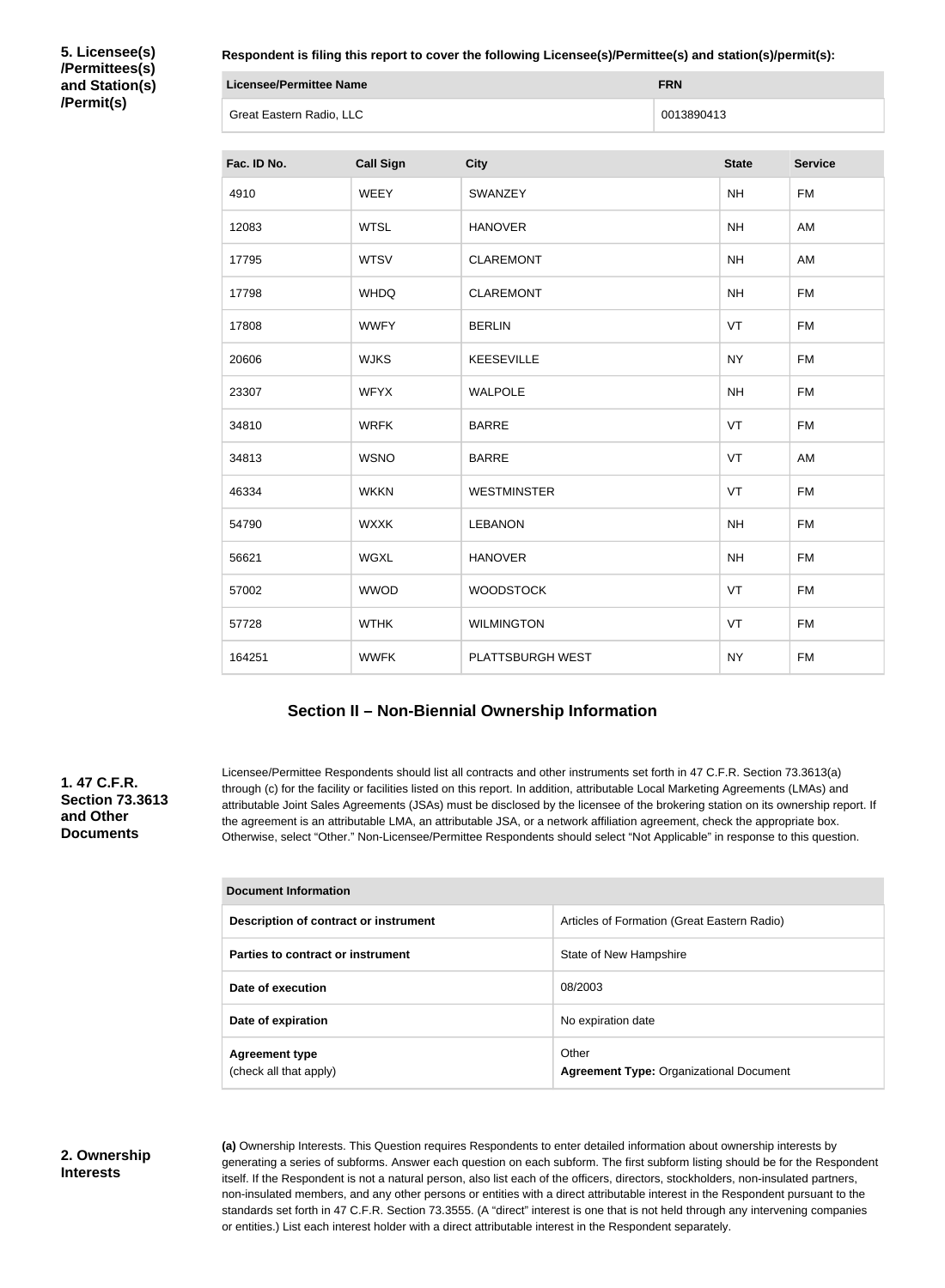Leave the percentage of total assets (Equity Debt Plus) field blank for an interest holder unless that interest holder has an attributable interest in the Respondent solely on the basis of the Commission's Equity Debt Plus attribution standard, 47 C.F.R. Section 73.3555, Note 2(i).

In the case of vertical or indirect ownership structures, list only those interests in the Respondent that also represent an attributable interest in the Licensee(s) or Permittee(s) for which the report is being submitted.

Entities that are part of an organizational structure that includes holding companies or other forms of indirect ownership must file separate ownership reports. In such a structure do not report, or file a separate report for, any interest holder that does not have an attributable interest in the Licensee(s) or Permittee(s) for which the report is being submitted.

Please see the Instructions for further detail concerning interests that must be reported in response to this question.

The Respondent must provide an FCC Registration Number for each interest holder reported in response to this question. Please see the Instructions for detailed information and guidance concerning this requirement.

| <b>Ownership Information</b>                                                                                                            |                                           |                      |                                   |  |  |  |
|-----------------------------------------------------------------------------------------------------------------------------------------|-------------------------------------------|----------------------|-----------------------------------|--|--|--|
| <b>FRN</b>                                                                                                                              | 0013890413                                |                      |                                   |  |  |  |
| <b>Entity Name</b>                                                                                                                      | Great Eastern Radio, LLC                  |                      |                                   |  |  |  |
| <b>Address</b>                                                                                                                          | PO Box                                    |                      |                                   |  |  |  |
|                                                                                                                                         | <b>Street 1</b>                           | 35 South Main Street |                                   |  |  |  |
|                                                                                                                                         | <b>Street 2</b>                           | Suite 35             |                                   |  |  |  |
|                                                                                                                                         | <b>City</b>                               | Hanover              |                                   |  |  |  |
|                                                                                                                                         | State ("NA" if non-U.S.<br>address)       |                      |                                   |  |  |  |
|                                                                                                                                         | <b>Zip/Postal Code</b>                    | 03755                |                                   |  |  |  |
|                                                                                                                                         | Country (if non-U.S.<br>address)          | <b>United States</b> |                                   |  |  |  |
| <b>Listing Type</b>                                                                                                                     | Respondent                                |                      |                                   |  |  |  |
| <b>Positional Interests</b><br>(check all that apply)                                                                                   | Respondent                                |                      |                                   |  |  |  |
| <b>Interest Percentages</b><br>(enter percentage values<br>from 0.0 to 100.0)                                                           | Voting                                    | 0.0%                 | <b>Jointly Held?</b><br><b>No</b> |  |  |  |
|                                                                                                                                         | <b>Total assets (Equity Debt</b><br>Plus) | 0.0%                 |                                   |  |  |  |
| Does interest holder have an attributable interest in one or more broadcast stations<br><b>No</b><br>that do not appear on this report? |                                           |                      |                                   |  |  |  |

| <b>Ownership Information</b> |                                     |                      |  |  |  |  |
|------------------------------|-------------------------------------|----------------------|--|--|--|--|
| <b>FRN</b>                   | 0019876135                          |                      |  |  |  |  |
| <b>Name</b>                  | Jeffrey D. Shapiro                  |                      |  |  |  |  |
| <b>Address</b>               | PO Box                              |                      |  |  |  |  |
|                              | <b>Street 1</b>                     | 35 South Main Street |  |  |  |  |
|                              | <b>Street 2</b>                     | Suite 300            |  |  |  |  |
|                              | <b>City</b>                         | Hanover              |  |  |  |  |
|                              | State ("NA" if non-U.S.<br>address) | <b>NH</b>            |  |  |  |  |
|                              | <b>Zip/Postal Code</b>              | 03755                |  |  |  |  |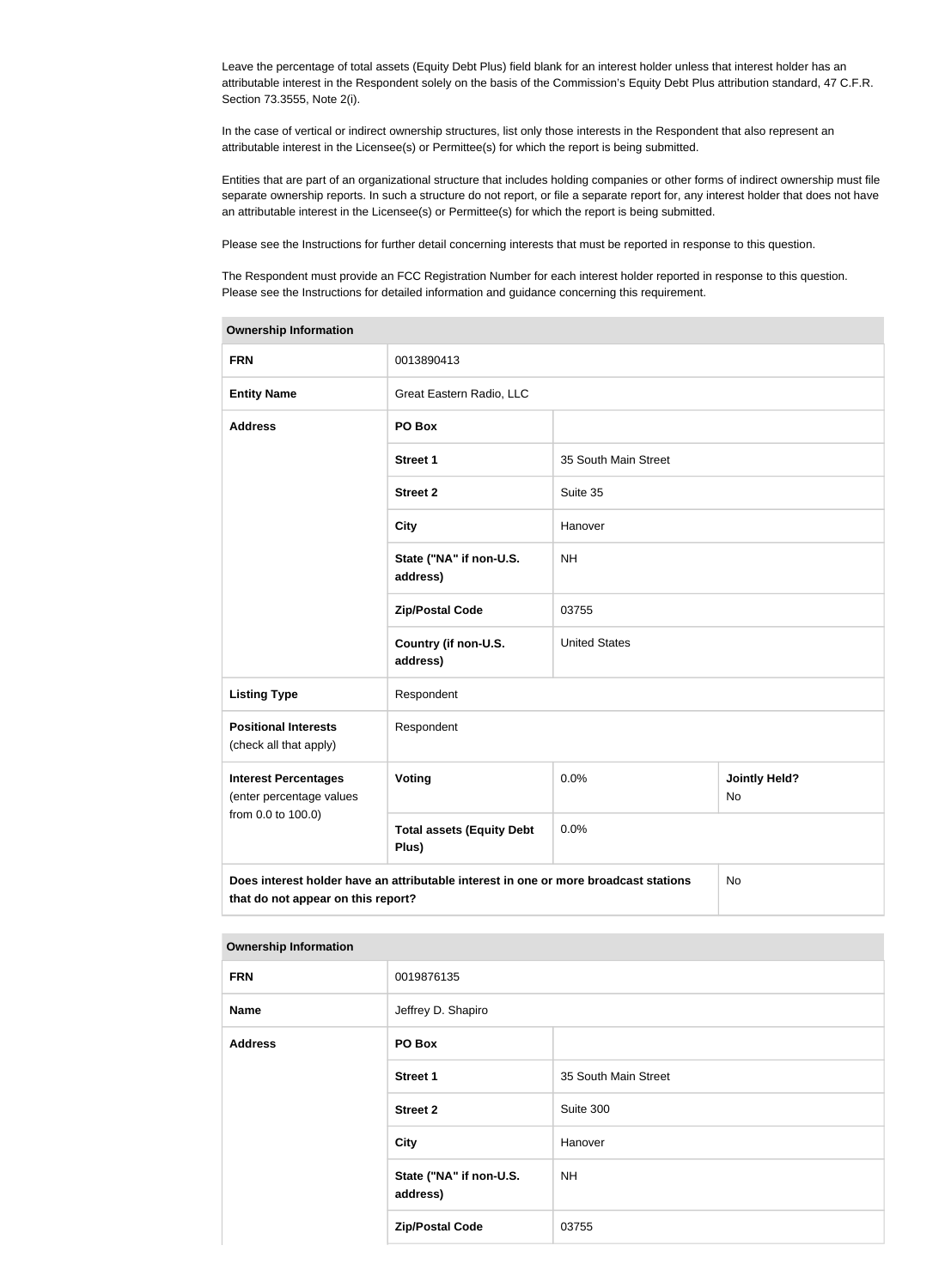|                                                                               | Country (if non-U.S.<br>address)                                                     | <b>United States</b> |                             |
|-------------------------------------------------------------------------------|--------------------------------------------------------------------------------------|----------------------|-----------------------------|
| <b>Listing Type</b>                                                           | Other Interest Holder                                                                |                      |                             |
| <b>Positional Interests</b><br>(check all that apply)                         | LC/LLC/PLLC Member                                                                   |                      |                             |
| <b>Interest Percentages</b><br>(enter percentage values<br>from 0.0 to 100.0) | Voting                                                                               | 51.4%                | <b>Jointly Held?</b><br>No. |
|                                                                               | <b>Total assets (Equity Debt</b><br>Plus)                                            | 51.4%                |                             |
| that do not appear on this report?                                            | Does interest holder have an attributable interest in one or more broadcast stations |                      | Yes                         |

#### **Ownership Information**

| <b>FRN</b>                                              | 0011448875                                                                           |                      |                            |
|---------------------------------------------------------|--------------------------------------------------------------------------------------|----------------------|----------------------------|
| <b>Name</b>                                             | Brian D. McNeil                                                                      |                      |                            |
| <b>Address</b>                                          | PO Box                                                                               |                      |                            |
|                                                         | <b>Street 1</b>                                                                      | 40 Bristol Road      |                            |
|                                                         | <b>Street 2</b>                                                                      |                      |                            |
|                                                         | <b>City</b>                                                                          | Wellesley            |                            |
|                                                         | State ("NA" if non-U.S.<br>address)                                                  | <b>MA</b>            |                            |
|                                                         | <b>Zip/Postal Code</b>                                                               | 02481                |                            |
|                                                         | Country (if non-U.S.<br>address)                                                     | <b>United States</b> |                            |
| <b>Listing Type</b>                                     | Other Interest Holder                                                                |                      |                            |
| <b>Positional Interests</b><br>(check all that apply)   | LC/LLC/PLLC Member                                                                   |                      |                            |
| <b>Interest Percentages</b><br>(enter percentage values | Voting                                                                               | 14.7%                | <b>Jointly Held?</b><br>No |
| from 0.0 to 100.0)                                      | <b>Total assets (Equity Debt</b><br>Plus)                                            | 14.7%                |                            |
| that do not appear on this report?                      | Does interest holder have an attributable interest in one or more broadcast stations |                      | Yes                        |

#### **Ownership Information**

| <b>FRN</b>     | 0019876283                          |                    |
|----------------|-------------------------------------|--------------------|
| <b>Name</b>    | Robert Lipman                       |                    |
| <b>Address</b> | PO Box                              |                    |
|                | <b>Street 1</b>                     | 39 Peterson Circle |
|                | <b>Street 2</b>                     |                    |
|                | City                                | Concord            |
|                | State ("NA" if non-U.S.<br>address) | <b>NH</b>          |
|                |                                     |                    |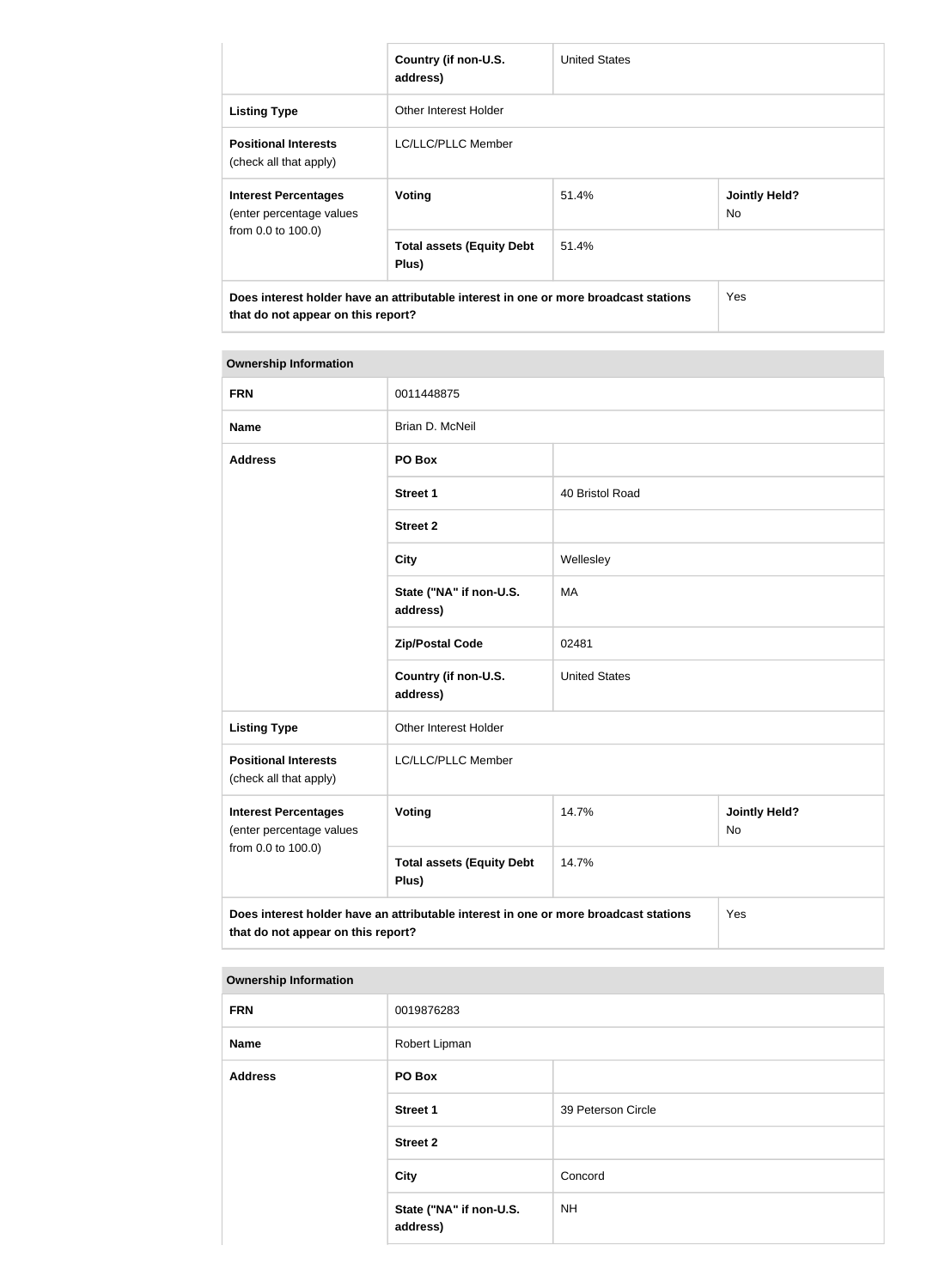|                                                                               | <b>Zip/Postal Code</b>                                                               | 03303                |                             |
|-------------------------------------------------------------------------------|--------------------------------------------------------------------------------------|----------------------|-----------------------------|
|                                                                               | Country (if non-U.S.<br>address)                                                     | <b>United States</b> |                             |
| <b>Listing Type</b>                                                           | Other Interest Holder                                                                |                      |                             |
| <b>Positional Interests</b><br>(check all that apply)                         | LC/LLC/PLLC Member                                                                   |                      |                             |
| <b>Interest Percentages</b><br>(enter percentage values<br>from 0.0 to 100.0) | Voting                                                                               | 4.5%                 | <b>Jointly Held?</b><br>No. |
|                                                                               | <b>Total assets (Equity Debt</b><br>Plus)                                            | 4.5%                 |                             |
| that do not appear on this report?                                            | Does interest holder have an attributable interest in one or more broadcast stations |                      | No.                         |

| <b>Ownership Information</b>                            |                                                                                      |                      |                                   |
|---------------------------------------------------------|--------------------------------------------------------------------------------------|----------------------|-----------------------------------|
| <b>FRN</b>                                              | 0026725960                                                                           |                      |                                   |
| <b>Name</b>                                             | William D. Goddard                                                                   |                      |                                   |
| <b>Address</b>                                          | PO Box                                                                               |                      |                                   |
|                                                         | <b>Street 1</b>                                                                      | 176 Pennywise Lane   |                                   |
|                                                         | <b>Street 2</b>                                                                      |                      |                                   |
|                                                         | <b>City</b>                                                                          | Glastonbury          |                                   |
|                                                         | State ("NA" if non-U.S.<br>address)                                                  | <b>CT</b>            |                                   |
|                                                         | <b>Zip/Postal Code</b>                                                               | 06033                |                                   |
|                                                         | Country (if non-U.S.<br>address)                                                     | <b>United States</b> |                                   |
| <b>Listing Type</b>                                     | Other Interest Holder                                                                |                      |                                   |
| <b>Positional Interests</b><br>(check all that apply)   | LC/LLC/PLLC Member                                                                   |                      |                                   |
| <b>Interest Percentages</b><br>(enter percentage values | Voting                                                                               | 14.7%                | <b>Jointly Held?</b><br><b>No</b> |
| from 0.0 to 100.0)                                      | <b>Total assets (Equity Debt</b><br>Plus)                                            | 14.7%                |                                   |
| that do not appear on this report?                      | Does interest holder have an attributable interest in one or more broadcast stations |                      | No                                |

#### **Ownership Information**

| <b>FRN</b>     | 0026726000      |                    |
|----------------|-----------------|--------------------|
| <b>Name</b>    | Gail C. Goddard |                    |
| <b>Address</b> | PO Box          |                    |
|                | <b>Street 1</b> | 176 Pennywise Lane |
|                | <b>Street 2</b> |                    |
|                | <b>City</b>     | Glastonbury        |
|                |                 |                    |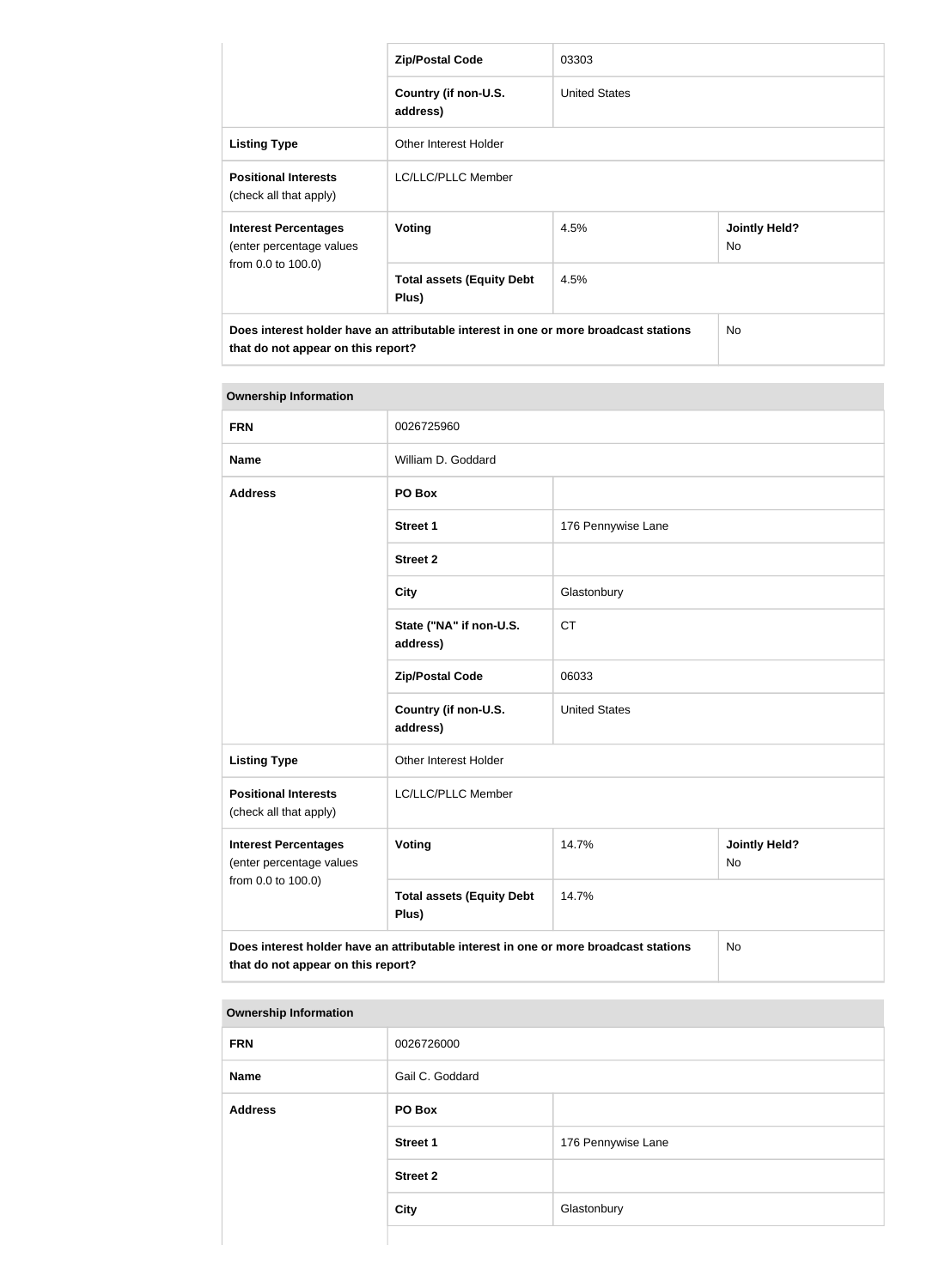|                                                         | State ("NA" if non-U.S.<br>address)                                                                                                                 | <b>CT</b>            |                            |  |
|---------------------------------------------------------|-----------------------------------------------------------------------------------------------------------------------------------------------------|----------------------|----------------------------|--|
|                                                         | <b>Zip/Postal Code</b>                                                                                                                              | 06033                |                            |  |
|                                                         | Country (if non-U.S.<br>address)                                                                                                                    | <b>United States</b> |                            |  |
| <b>Listing Type</b>                                     | Other Interest Holder                                                                                                                               |                      |                            |  |
| <b>Positional Interests</b><br>(check all that apply)   | LC/LLC/PLLC Member                                                                                                                                  |                      |                            |  |
| <b>Interest Percentages</b><br>(enter percentage values | <b>Voting</b>                                                                                                                                       | 14.7%                | <b>Jointly Held?</b><br>No |  |
| from 0.0 to 100.0)                                      | <b>Total assets (Equity Debt</b><br>Plus)                                                                                                           | 14.7%                |                            |  |
| that do not appear on this report?                      | Does interest holder have an attributable interest in one or more broadcast stations                                                                |                      | No                         |  |
| If "No," submit as an exhibit an explanation.           | (b) Respondent certifies that any interests, including equity, financial, or voting<br>interests, not reported in this filing are non-attributable. |                      | Yes                        |  |
|                                                         | (c) Does the Respondent or any reported interest holder                                                                                             | No                   |                            |  |
| filed, as defined in 47 C.F.R. Section 73.3555?         | hold an attributable interest in any newspaper entities in<br>the same market as any station for which this report is                               |                      |                            |  |
| FITHER the subform OR the spreadsheet option below      | If "Yes," provide information describing the interest(s), using                                                                                     |                      |                            |  |

EITHER the subform OR the spreadsheet option below. Respondents with a large number (50 or more) of entries to submit should use the spreadsheet option.

NOTE: Spreadsheets must be submitted in a special XML Spreadsheet format with the appropriate structure that is specified in the documentation. For instructions on how to use the spreadsheet option to complete this question (including templates to start with), please Click Here.

into the percentage of total assets (Equity Debt Plus) field for an interest holder unless that interest holder has an attributable interest in the newspaper entity solely on the basis of the Commission's Equity Debt Plus attribution standard.

The Respondent must provide an FCC Registration Number for each interest holder reported in response to this question. Please see the Instructions for detailed information and guidance concerning this requirement.

If using the subform, leave the percentage of total assets (Equity Debt Plus) field blank for an interest holder unless that interest holder has an attributable interest in the newspaper entity solely on the basis of the Commission's Equity Debt Plus attribution standard, 47 C.F.R. Section 73.3555, Note 2(i). If using an XML Spreadsheet, enter "NA"